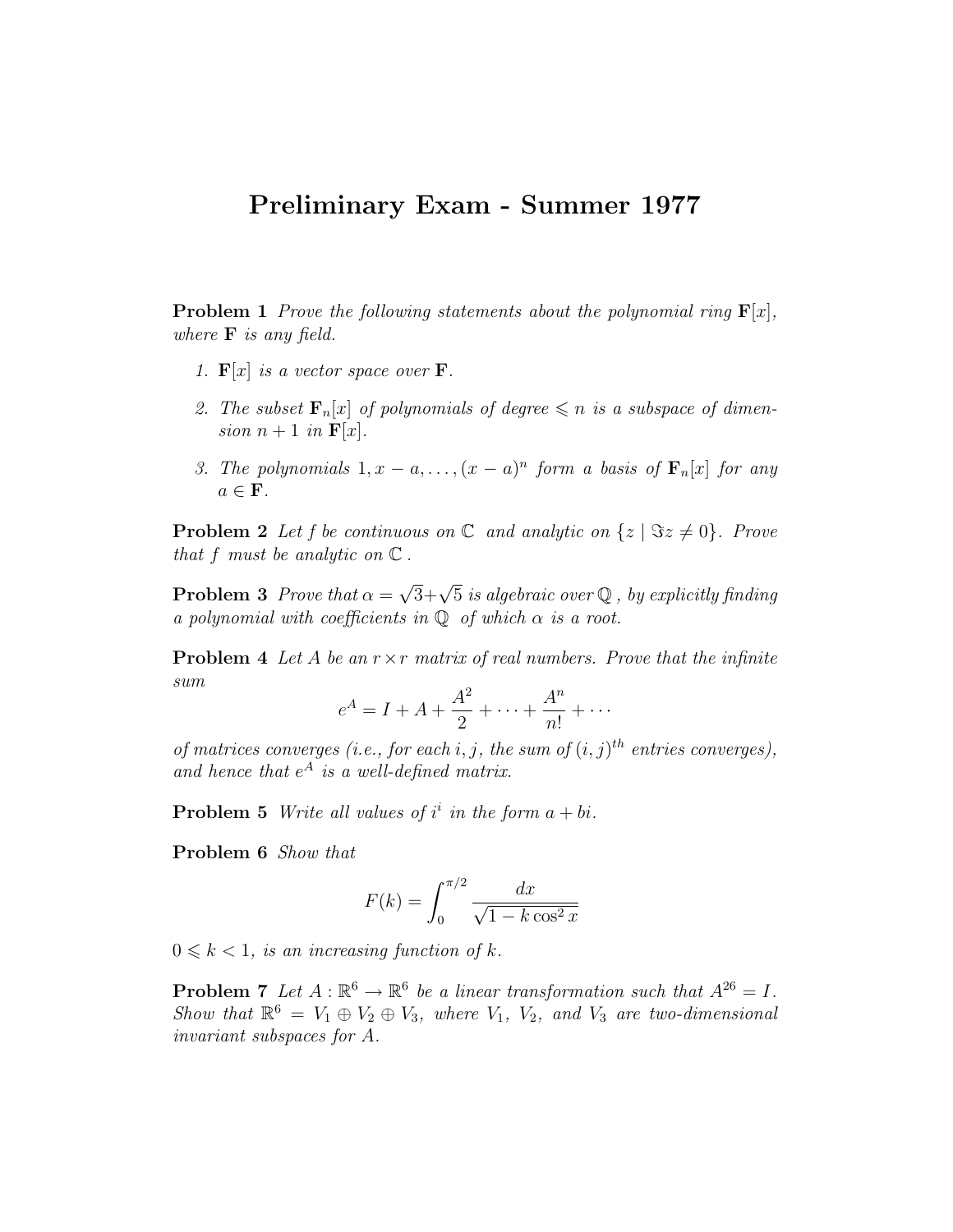Problem 8 Prove that the initial value problem

$$
\frac{dx}{dt} = 3x + 85\cos x, \quad x(0) = 77,
$$

has a solution  $x(t)$  defined for all  $t \in \mathbb{R}$ .

**Problem 9** Show that every rotation of  $\mathbb{R}^3$  has an axis; that is, given a  $3\times3$  real matrix A such that  $A^t = A^{-1}$  and  $\det A > 0$ , prove that there is a nonzero vector v such that  $Av = v$ .

**Problem 10** Suppose that  $f(x)$  is defined on  $[-1,1]$ , and that  $f'''(x)$  is continuous. Show that the series

$$
\sum_{n=1}^{\infty} \left( n \left( f\left(\frac{1}{n}\right) - f\left(-\frac{1}{n}\right) \right) - 2f'(0) \right)
$$

converges.

**Problem 11** Let  $f(x,t)$  be a  $C^1$  function such that  $\partial f/\partial x = \partial f/\partial t$ . Suppose that  $f(x, 0) > 0$  for all x. Prove that  $f(x, t) > 0$  for all x and t.

**Problem 12** Let V be the vector space of all polynomials of degree  $\leq 10$ , and let D be the differentiation operator on V (i.e.,  $Dp(x) = p'(x)$ ).

- 1. Show that  $tr D = 0$ .
- 2. Find all eigenvectors of D and  $e^D$ .

Problem 13 Let f be an analytic function such that

$$
f(z) = 1 + 2z + 3z^2 + \dots \quad \text{for } |z| < 1.
$$

Define a sequence of real numbers  $a_0, a_1, a_2, \ldots$  by

$$
f(z) = \sum_{n=0}^{\infty} a_n (z+2)^n.
$$

What is the radius of convergence of the series

$$
\sum_{n=0}^{\infty} a_n z^n?
$$